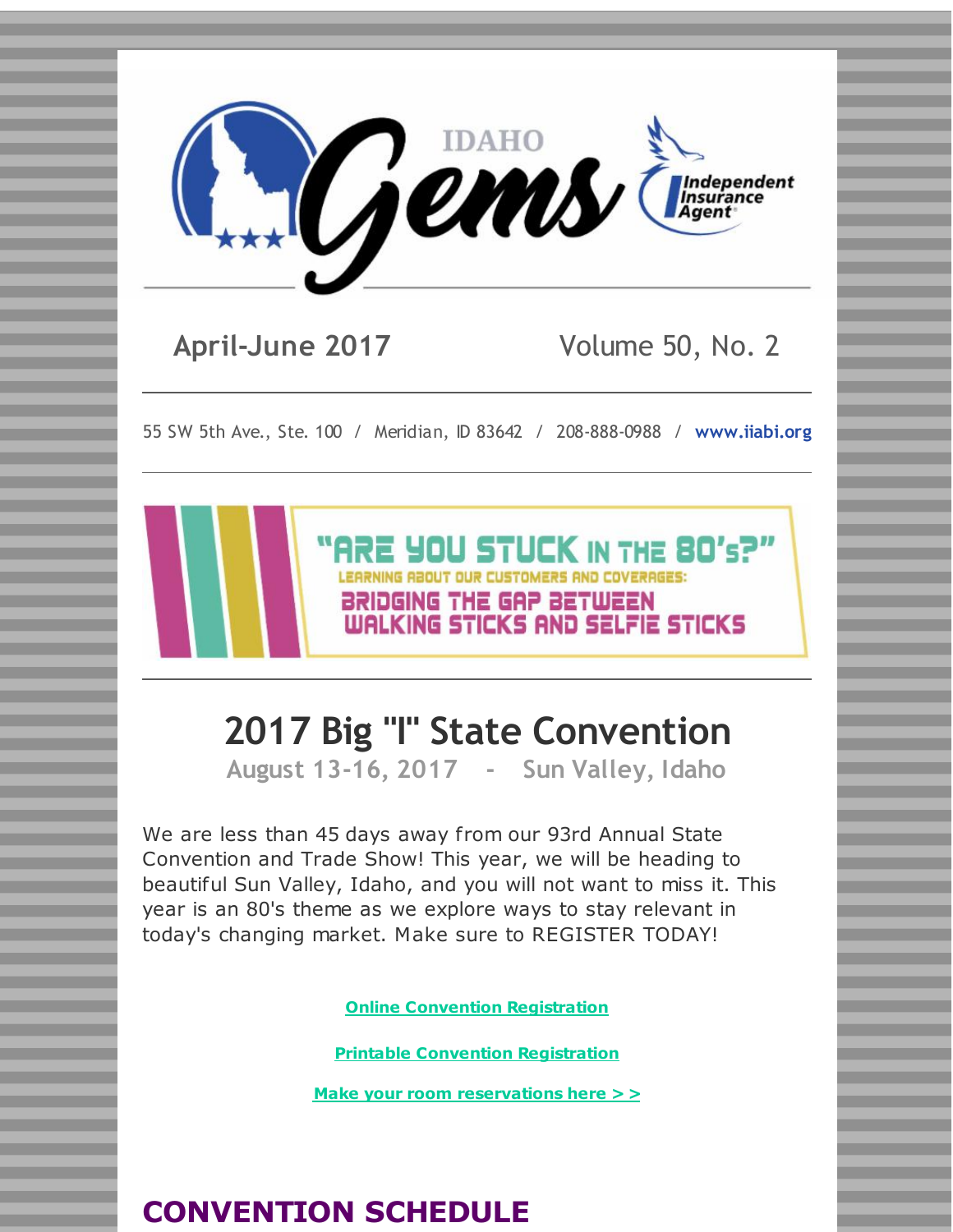# **Sunday, August 13, 2017**

| $3:00-6:00$ pm | <b>Registration Open</b>                   |
|----------------|--------------------------------------------|
| $5:30-6:30pm$  | <b>Fast Times at The Big "I" Reception</b> |
| 7:00-9:00pm    | <b>Exhibitor Set Up</b>                    |

## **Monday, August 14, 2017**

| 8:30am-1:00pm     | The Big "I" Golf Tournament                |
|-------------------|--------------------------------------------|
|                   | (Stroke Play/Shotgun Start) - Open to all! |
|                   | Trail Creek Course - Sun Valley Resort     |
| $11:00$ am-4:30pm | <b>Registration Open</b>                   |
| $1:30-2:30$ pm    | <b>Agency E&amp;O</b>                      |
|                   | Amanda Juratovic, Dir. of Underwriting     |
| $2:30-5:30pm$     | "Stuck in the 80's" Trade Show             |
|                   | Exhibitors dress 80's!                     |
| $3:30 - 4:30$ pm  | <b>Membership Meeting &amp; Elections</b>  |
|                   | President Tim Obenchain                    |
|                   | Surplus Line Association of Idaho          |
| $5:00-5:30$ pm    | Trade Show Drawings & Golf Awards          |
| 8:00pm-12:00am    | <b>Totally Radical Bash</b>                |
|                   | Hosted by Young Agents Committee           |
|                   | Everyone 21+ invited!                      |
|                   | Whiskey Jacques - Ketchum, ID              |
|                   | (transportation provided)                  |

# **Tuesday, August 15, 2017**

| $8:00 - 9:30$ am | <b>Big "I" Member Meeting</b><br>President Jeff Morris, Ricketts & Associates, |
|------------------|--------------------------------------------------------------------------------|
| Inc.             |                                                                                |
| $9:45-11:30am$   | <b>General Session</b>                                                         |
|                  | State of the DOI                                                               |
|                  | Dean Cameron, Director of Insurance                                            |
|                  | State of the IIABA                                                             |
|                  | Vaughn Graham, IIABA Chairman-Elect                                            |
| $1:00-3:00$ pm   | <b>Generation at Work</b>                                                      |
|                  | Jodie Swee, XYZ University                                                     |
| $3:00-5:00$ pm   | <b>Presentation</b>                                                            |
|                  | <b>Kourtney Shorts, Travelers</b>                                              |
| $6:00-6:45$ pm   | <b>Hosted Reception</b>                                                        |
| $6:45-9:30pm$    | 80's Prom Night: Dinner & Awards                                               |
|                  |                                                                                |

## **Wednesday, August 16, 2017**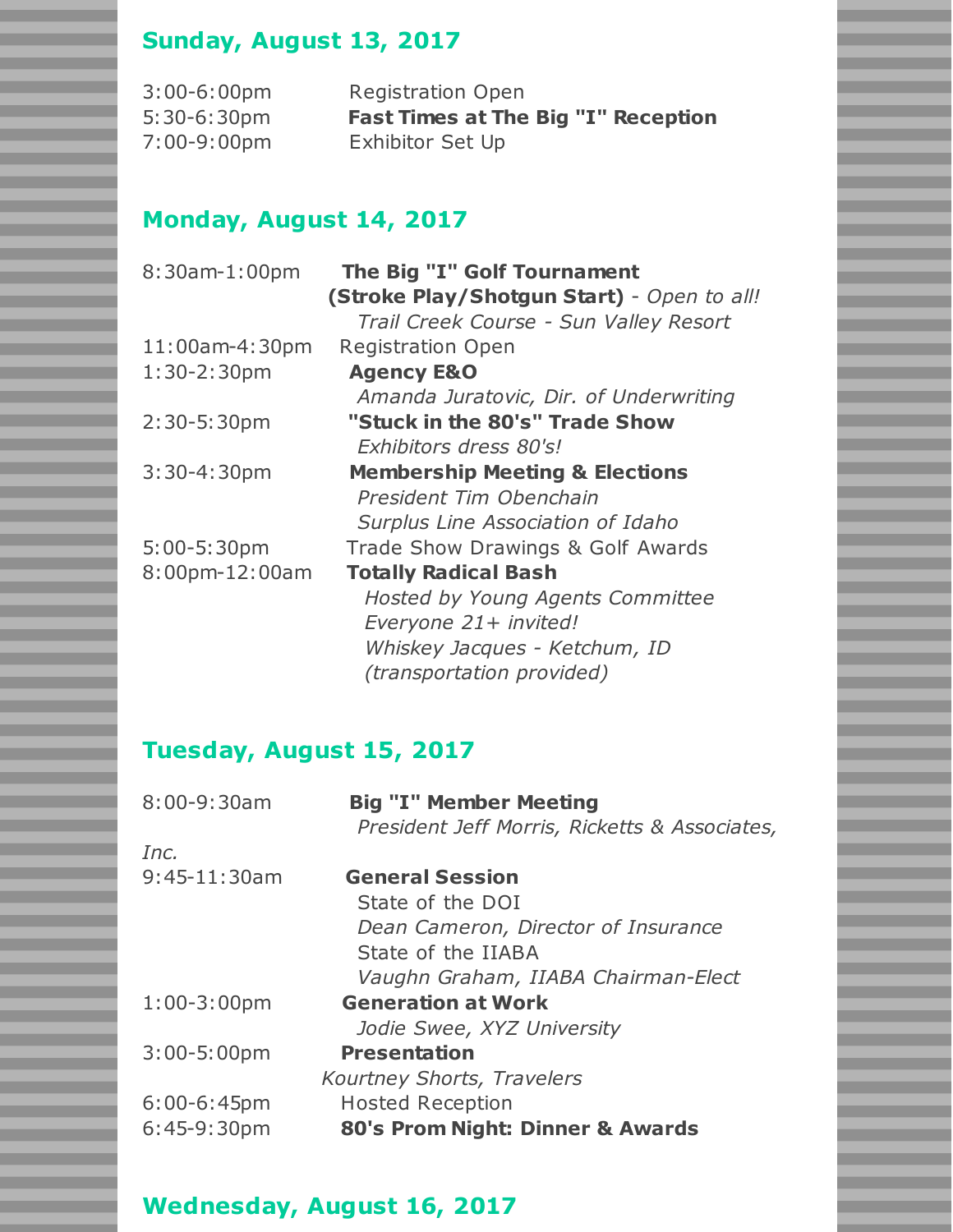#### 9:00am-12:00pm **IIABI Board Meeting**

*President Jeff Morris, Ricketts & Associates,*

*Inc.*



If you are interested in being a sponsor or exhibitor, click the links below.

## **SPONSORSHIP [OPPORTUNITIES](http://r20.rs6.net/tn.jsp?f=001C9nKuqGazWMjFjF8qxnLHKrpvSGU5CdDzR7YurVaxGCCcii3_jl6pANr0o5IMa3l4jJ01nNDsGRLbwJkby9nRmfXhnp6QoLkrEdEcFqEchYRGi3fUAdyEaEDb29Mt2MpHAXTMYOiWt4jKHsmRrCKdGuFgnJ3kdDEnHvxcAOw_MzeUoaxSuQKLpzH_hb9rwVPlvEtotKgIfAIGbtJCeJ70RZkNnAk5-mn_FZWpIU8BjdDwlCWZ3vCIvFNVMC-kL-r&c=&ch=)**

## **[EXHIBITOR](http://r20.rs6.net/tn.jsp?f=001C9nKuqGazWMjFjF8qxnLHKrpvSGU5CdDzR7YurVaxGCCcii3_jl6pANr0o5IMa3lAPCkvY4ksDmLRF2RDQkBsPhmRfWFRMKlrSbXNRw7Gko3Glw5zEjbodr7pTDud0A-7YclfdXxBDIUZWls0wRSiuam6BeBTjEQ_g0IlviYRPUvTJVC7RQnMjXBlvSKzZl41PLbQkm0zp4umo9ebtI02Nv-FUSr6kQX0DnI5G54zrJ_b1lodbB20tHgbB-1Wqig&c=&ch=) SPACE**

## **Congratulations, Ann Watkins!**

Our National Director, Ann Watkins, was recently appointed to the Finance Committee to serve a one year term from September 2017 - August 2018. This will be a tremendous benefit for Idaho, as Ann will have a pulse on the many programs that IIABA offers as well as potential programs that can benefit members. If you have any questions or feedback for Ann to pass on to IIABA, feel free to contact her at [ann@martininsure.com](mailto:ann@martininsure.com).



## **Farewell to a Friend**

It is with great sadness that The Hartwell Corporation announces the passing of our founder Ralph M. Hartwell. Ralph founded The Hartwell Corporation in 1963 as an independent insurance and real estate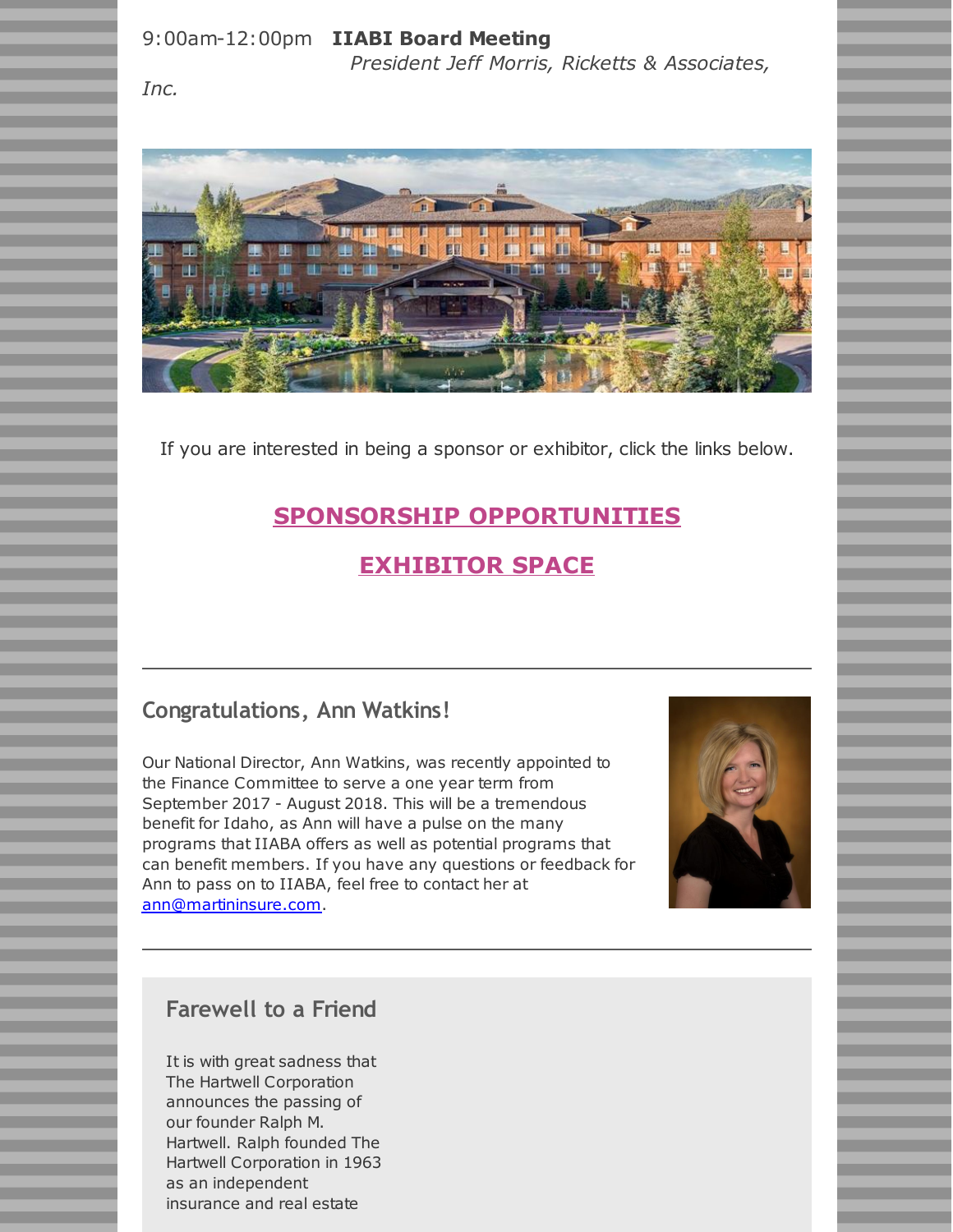agency. Through his vision and leadership, Ralph propelled The Hartwell Corporation to become one of the largest Independent Insurance Agency's in the State.

Ralph was a philanthropist whose generosity could be seen and felt throughout the community and State in which he called home. In 2012, Ralph and Mary Lynn sold the agency to the employees of The Hartwell Corporation making is a 100% Employee Owned, as it stands today.

Ralph Hatwell was 85 years



old at the time of his passing on June 19, 2017. Arrangements are pending under the direction of Wood Funeral Home. Condolences may be sent to the family online at [www.woodfuneralhome.com](http://r20.rs6.net/tn.jsp?f=001C9nKuqGazWMjFjF8qxnLHKrpvSGU5CdDzR7YurVaxGCCcii3_jl6pGaamP7WWVa2rrRkj_jTTqGy5e5FtqjN6Mlb8x3EBD0DmPsTDmVE7wlCFo4NYrdWhlTo8GB6Neuigv6mtfuxdKqxYYaJ18g9a_g-MGes3I2AIrubXViv9G9QQCYqVM958g==&c=&ch=)



### **Résumés Available!**

**Recently Big "I" was contact by two individuals both looking to make a job change. Please read a brief description on each of them below:**

*"Licensed Commercial CSR with 20 years experience, looking for full time work."*

*"I am searching for an opportunity to move back into the independent world from the captive side. Currently, I hold Idaho Property, Casualty, Life and Health licenses. For the past 3 years I have been working as a recruiter for a captive company. Time for a change to get back to the work I enjoyed working in an independent agency. In the past I worked as a licensed account manager/customer service rep in personal and commercial lines for 10 years. I would like to put my skills back to work in your agency. Let's talk soon!"*

For contact information or to see a full resume contact [kyra@iiabi.org](mailto:kyra@iiabi.org).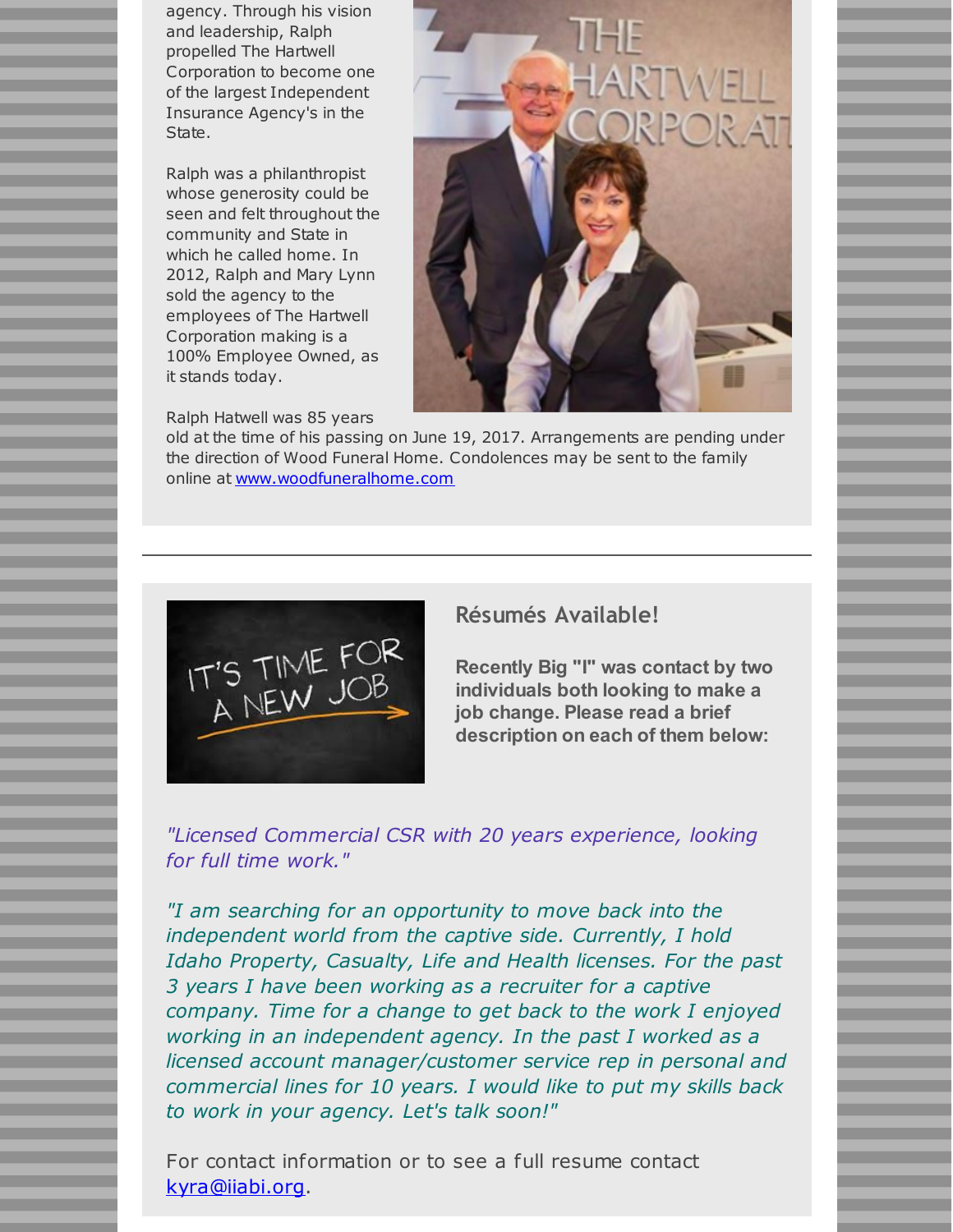

# **Trusted Choice Big "I" Junior Golf State Qualifier**

The 2017 Junior Golf State Qualifier was our biggest in several years (maybe ever) with 60 boys and 34 girls playing in our two-day tournament at Shadow Valley, June 21 & 22. It was a HUGE success! We were very proud of the turnout and glowing feedback

from players, parents, and the Idaho Golf Association.

We couldn't have pulled it off without our wonderful volunteers and sponsors. Thank you to everyone who contributed time and financial assistance to support these 94 junior golfers and strengthen the Trusted Choice brand! Four boys and two girls will go onto represent Idaho in the Big "I" National Championship in Madison, Mississippi, from August 7-10, 2017. We will report back on how they do. Goooo, Team Idaho!



### *State Qualifier Results*

Boys 1<sup>st</sup> Place - Daniel Gaspar, Twin Falls, age 18 Boys 2<sup>nd</sup> Place - Andrew Cortez, American Falls, age 18 Boys 3<sup>rd</sup> Place - Brody Bonfilio, Boise, age 18 Boys Exemption Entry - Carson Barry, Eagle, age 17 Girls 1<sup>st</sup> Place - Payton Fehringer, Pocatello, age 17 Girls 2<sup>nd</sup> Place - Bailey Henley, Jerome, age 17 Girls 3<sup>rd</sup> Place - Emily Cadwell, Boise, age 14

**Thank You to Our Jr. Golf Sponsors and Volunteers**

#### **VOLUNTEERS**

TJ Baker, Liberty Mutual Jamie Beswick, Leavitt Group Mary Cahoon, Disaster Kleenup Debbie Etcheson, United Heritage